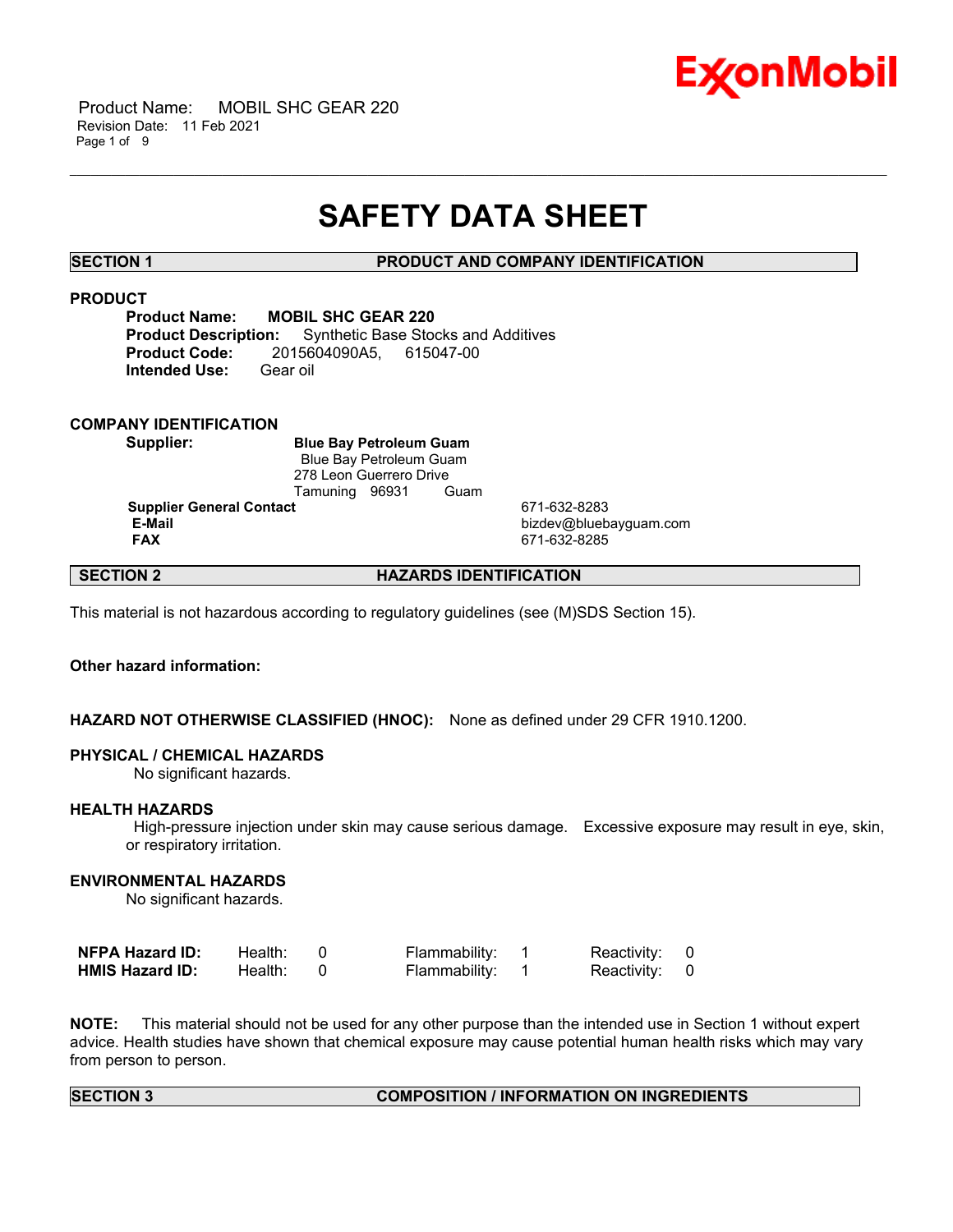

This material is defined as a mixture.

# **Hazardous Substance(s) or Complex Substance(s) required for disclosure**

| <b>Name</b>                            | CAS#       | Concentration*  | <b>GHS Hazard Codes</b> |
|----------------------------------------|------------|-----------------|-------------------------|
| <b>IBENZENE, C10-14- ALKYL DERIVS.</b> | 68442-69-3 | $0.1 -  0.25\%$ | H304. H315. H400(M      |
|                                        |            |                 | factor 1                |
| <b>IDITRIDECYL ADIPATE</b>             | 16958-92-2 | 10 - < 20%      | None                    |

\_\_\_\_\_\_\_\_\_\_\_\_\_\_\_\_\_\_\_\_\_\_\_\_\_\_\_\_\_\_\_\_\_\_\_\_\_\_\_\_\_\_\_\_\_\_\_\_\_\_\_\_\_\_\_\_\_\_\_\_\_\_\_\_\_\_\_\_\_\_\_\_\_\_\_\_\_\_\_\_\_\_\_\_\_\_\_\_\_\_\_\_\_\_\_\_\_\_\_\_\_\_\_\_\_\_\_\_\_\_\_\_\_\_\_\_\_\_

\* All concentrations are percent by weight unless material is a gas. Gas concentrations are in percent by volume.

As per paragraph (i) of 29 CFR 1910.1200, formulation is considered a trade secret and specific chemical identity and exact percentage (concentration) of composition may have been withheld. Specific chemical identity and exact percentage composition will be provided to health professionals, employees, or designated representatives in accordance with applicable provisions of paragraph (i).

### **SECTION 4 FIRST AID MEASURES**

#### **INHALATION**

Remove from further exposure. For those providing assistance, avoid exposure to yourself or others. Use adequate respiratory protection. If respiratory irritation, dizziness, nausea, or unconsciousness occurs, seek immediate medical assistance. If breathing has stopped, assist ventilation with a mechanical device or use mouth-to-mouth resuscitation.

# **SKIN CONTACT**

Wash contact areas with soap and water. If product is injected into or under the skin, or into any part of the body, regardless of the appearance of the wound or its size, the individual should be evaluated immediately by a physician as a surgical emergency. Even though initial symptoms from high pressure injection may be minimal or absent, early surgical treatment within the first few hours may significantly reduce the ultimate extent of injury.

# **EYE CONTACT**

Flush thoroughly with water. If irritation occurs, get medical assistance.

# **INGESTION**

First aid is normally not required. Seek medical attention if discomfort occurs.

**SECTION 5 FIRE FIGHTING MEASURES**

# **EXTINGUISHING MEDIA**

**Appropriate Extinguishing Media:** Use water fog, foam, dry chemical or carbon dioxide (CO2) to extinguish flames.

**Inappropriate Extinguishing Media:** Straight Streams of Water

#### **FIRE FIGHTING**

**Fire Fighting Instructions:** Evacuate area. Prevent runoff from fire control or dilution from entering streams, sewers, or drinking water supply. Firefighters should use standard protective equipment and in enclosed spaces, self-contained breathing apparatus (SCBA). Use water spray to cool fire exposed surfaces and to protect personnel.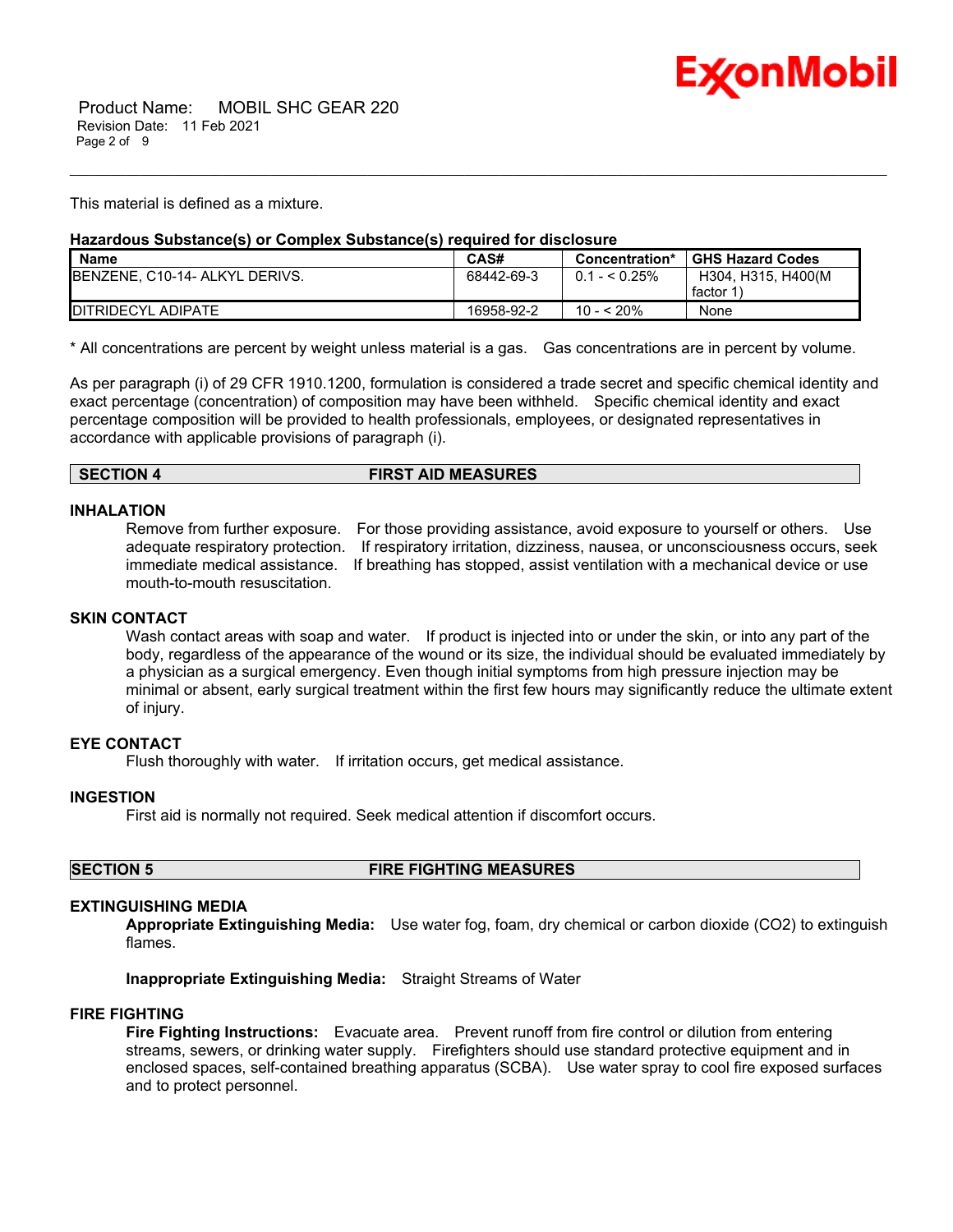

 Product Name: MOBIL SHC GEAR 220 Revision Date: 11 Feb 2021 Page 3 of 9

> **Hazardous Combustion Products:** Aldehydes, Incomplete combustion products, Oxides of carbon, Smoke, Fume, Sulfur oxides

\_\_\_\_\_\_\_\_\_\_\_\_\_\_\_\_\_\_\_\_\_\_\_\_\_\_\_\_\_\_\_\_\_\_\_\_\_\_\_\_\_\_\_\_\_\_\_\_\_\_\_\_\_\_\_\_\_\_\_\_\_\_\_\_\_\_\_\_\_\_\_\_\_\_\_\_\_\_\_\_\_\_\_\_\_\_\_\_\_\_\_\_\_\_\_\_\_\_\_\_\_\_\_\_\_\_\_\_\_\_\_\_\_\_\_\_\_\_

### **FLAMMABILITY PROPERTIES**

**Flash Point [Method]:** >210°C (410°F) [ASTM D-92] **Flammable Limits (Approximate volume % in air):** LEL: 0.9 UEL: 7.0 **Autoignition Temperature:** N/D

# **SECTION 6 ACCIDENTAL RELEASE MEASURES**

### **NOTIFICATION PROCEDURES**

In the event of a spill or accidental release, notify relevant authorities in accordance with all applicable regulations. US regulations require reporting releases of this material to the environment which exceed the applicable reportable quantity or oil spills which could reach any waterway including intermittent dry creeks. The National Response Center can be reached at (800)424-8802.

# **PROTECTIVE MEASURES**

Avoid contact with spilled material. See Section 5 for fire fighting information. See the Hazard Identification Section for Significant Hazards. See Section 4 for First Aid Advice. See Section 8 for advice on the minimum requirements for personal protective equipment. Additional protective measures may be necessary, depending on the specific circumstances and/or the expert judgment of the emergency responders.

### **SPILL MANAGEMENT**

Land Spill: Stop leak if you can do it without risk. Recover by pumping or with suitable absorbent.

**Water Spill:** Stop leak if you can do it without risk. Confine the spill immediately with booms. Warn other shipping. Remove from the surface by skimming or with suitable absorbents. Seek the advice of a specialist before using dispersants.

Water spill and land spill recommendations are based on the most likely spill scenario for this material; however, geographic conditions, wind, temperature, (and in the case of a water spill) wave and current direction and speed may greatly influence the appropriate action to be taken. For this reason, local experts should be consulted. Note: Local regulations may prescribe or limit action to be taken.

#### **ENVIRONMENTAL PRECAUTIONS**

Large Spills: Dike far ahead of liquid spill for later recovery and disposal. Prevent entry into waterways, sewers, basements or confined areas.

### **SECTION 7 HANDLING AND STORAGE**

#### **HANDLING**

 Prevent small spills and leakage to avoid slip hazard. Material can accumulate static charges which may cause an electrical spark (ignition source). When the material is handled in bulk, an electrical spark could ignite any flammable vapors from liquids or residues that may be present (e.g., during switch-loading operations). Use proper bonding and/or ground procedures. However, bonding and grounds may not eliminate the hazard from static accumulation. Consult local applicable standards for guidance. Additional references include American Petroleum Institute 2003 (Protection Against Ignitions Arising out of Static, Lightning and Stray Currents) or National Fire Protection Agency 77 (Recommended Practice on Static Electricity) or CENELEC CLC/TR 50404 (Electrostatics - Code of practice for the avoidance of hazards due to static electricity).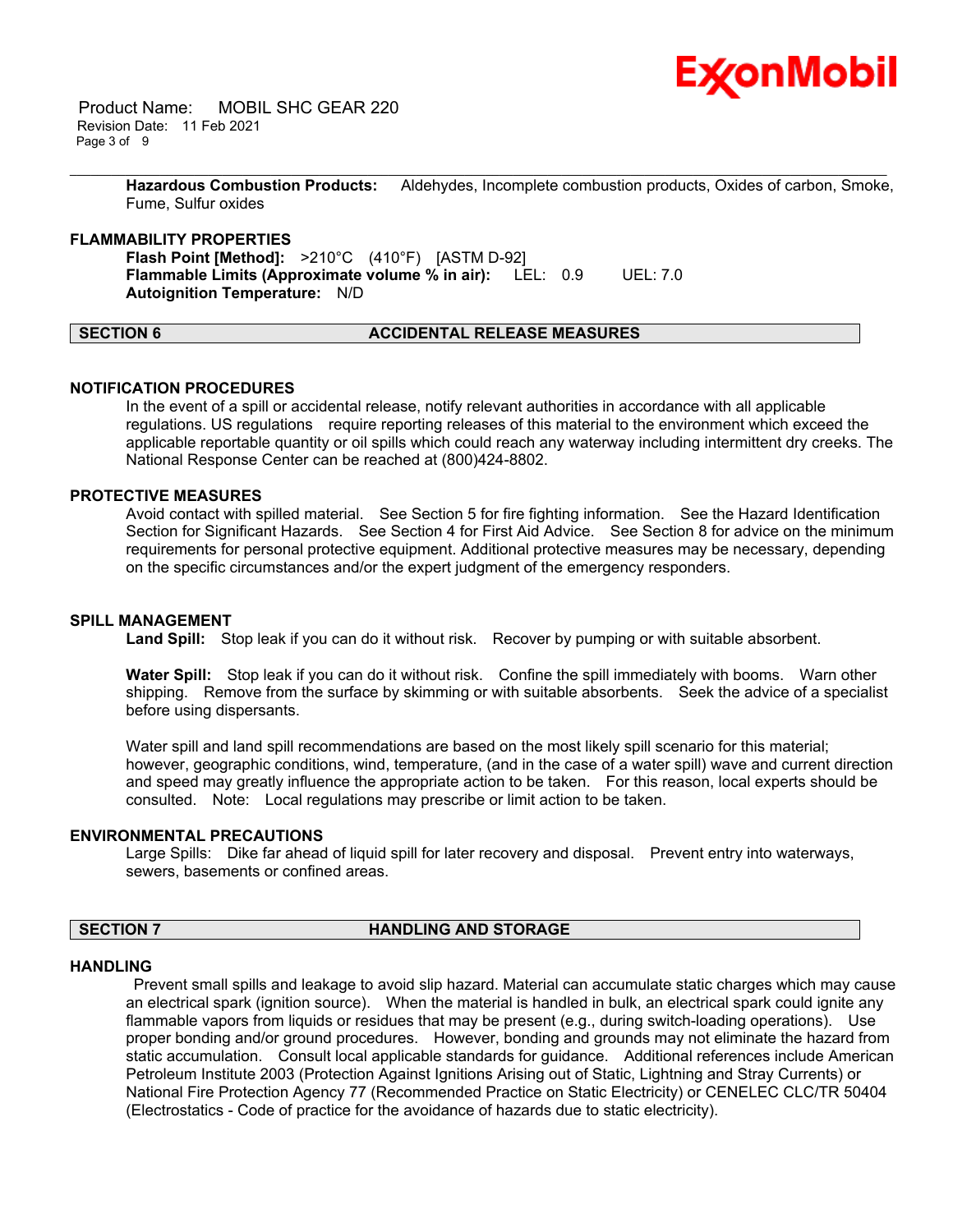

 Product Name: MOBIL SHC GEAR 220 Revision Date: 11 Feb 2021 Page 4 of 9

**Static Accumulator:** This material is a static accumulator.

# **STORAGE**

The type of container used to store the material may affect static accumulation and dissipation. Do not store in open or unlabelled containers.

\_\_\_\_\_\_\_\_\_\_\_\_\_\_\_\_\_\_\_\_\_\_\_\_\_\_\_\_\_\_\_\_\_\_\_\_\_\_\_\_\_\_\_\_\_\_\_\_\_\_\_\_\_\_\_\_\_\_\_\_\_\_\_\_\_\_\_\_\_\_\_\_\_\_\_\_\_\_\_\_\_\_\_\_\_\_\_\_\_\_\_\_\_\_\_\_\_\_\_\_\_\_\_\_\_\_\_\_\_\_\_\_\_\_\_\_\_\_

### **SECTION 8 EXPOSURE CONTROLS / PERSONAL PROTECTION**

#### **EXPOSURE LIMIT VALUES**

#### **Exposure limits/standards (Note: Exposure limits are not additive)**

| <b>Substance Name</b>               | Form | / Standard<br>$\mathsf{Limit}'$ |                  | <b>NOTE</b> | <b>Source</b> |
|-------------------------------------|------|---------------------------------|------------------|-------------|---------------|
| <b>ADIPATE</b><br><b>DITRIDECYL</b> |      | <b>TWA</b>                      | $5 \text{ ma/m}$ | N/A         | ExxonMobil    |

**Exposure limits/standards for materials that can be formed when handling this product:** When mists/aerosols can occur the following are recommended:  $5 \text{ mg/m}^3$  - ACGIH TLV (inhalable fraction),  $5 \text{ mg/m}^3$  - OSHA PEL.

NOTE: Limits/standards shown for guidance only. Follow applicable regulations.

No biological limits allocated.

#### **ENGINEERING CONTROLS**

The level of protection and types of controls necessary will vary depending upon potential exposure conditions. Control measures to consider:

No special requirements under ordinary conditions of use and with adequate ventilation.

# **PERSONAL PROTECTION**

Personal protective equipment selections vary based on potential exposure conditions such as applications, handling practices, concentration and ventilation. Information on the selection of protective equipment for use with this material, as provided below, is based upon intended, normal usage.

**Respiratory Protection:** If engineering controls do not maintain airborne contaminant concentrations at a level which is adequate to protect worker health, an approved respirator may be appropriate. Respirator selection, use, and maintenance must be in accordance with regulatory requirements, if applicable. Types of respirators to be considered for this material include:

No special requirements under ordinary conditions of use and with adequate ventilation.

For high airborne concentrations, use an approved supplied-air respirator, operated in positive pressure mode. Supplied air respirators with an escape bottle may be appropriate when oxygen levels are inadequate, gas/vapor warning properties are poor, or if air purifying filter capacity/rating may be exceeded.

**Hand Protection:** Any specific glove information provided is based on published literature and glove manufacturer data. Glove suitability and breakthrough time will differ depending on the specific use conditions. Contact the glove manufacturer for specific advice on glove selection and breakthrough times for your use conditions. Inspect and replace worn or damaged gloves. The types of gloves to be considered for this material include: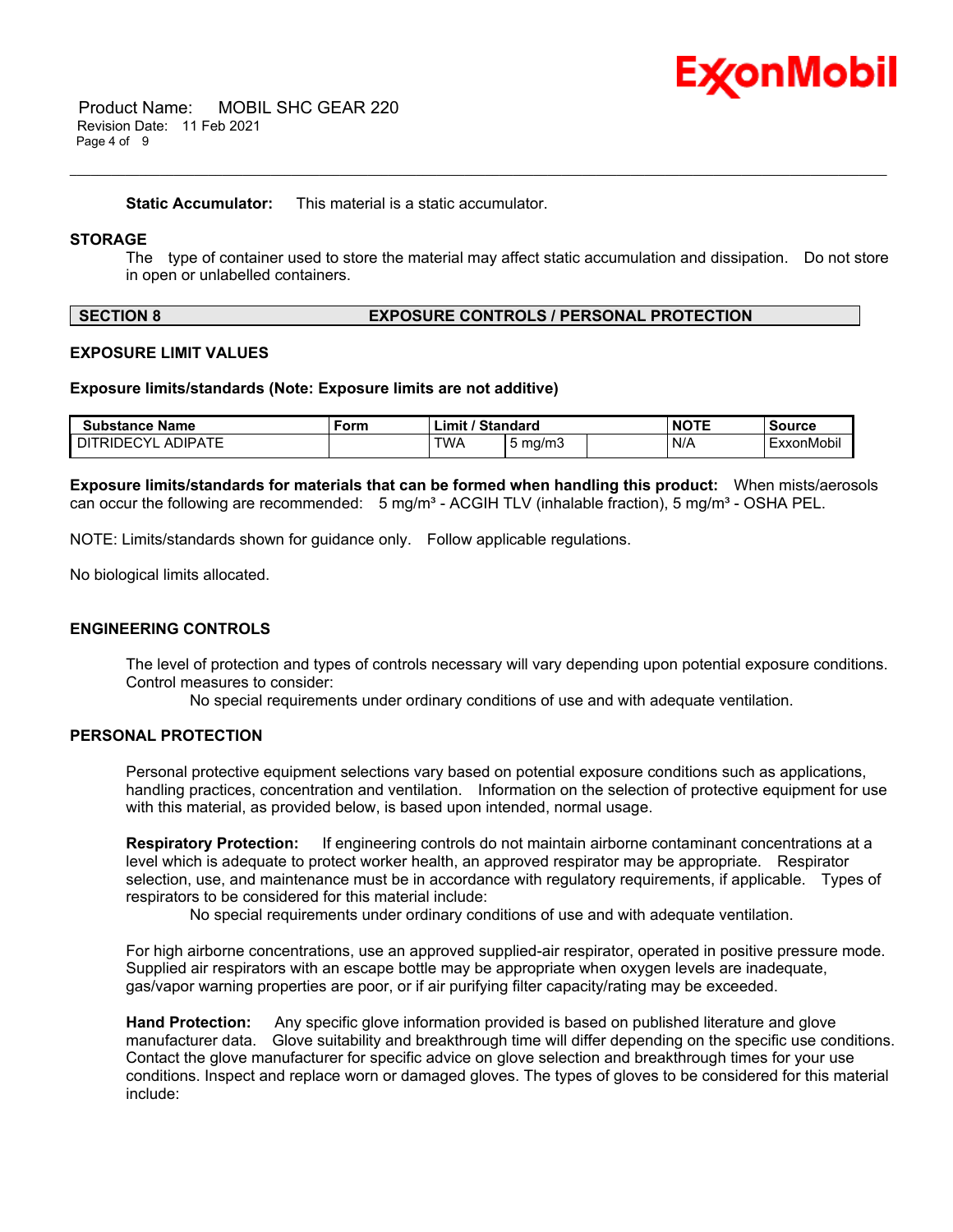

 Product Name: MOBIL SHC GEAR 220 Revision Date: 11 Feb 2021 Page 5 of 9

No protection is ordinarily required under normal conditions of use.

**Eye Protection:** If contact is likely, safety glasses with side shields are recommended.

**Skin and Body Protection:** Any specific clothing information provided is based on published literature or manufacturer data. The types of clothing to be considered for this material include:

\_\_\_\_\_\_\_\_\_\_\_\_\_\_\_\_\_\_\_\_\_\_\_\_\_\_\_\_\_\_\_\_\_\_\_\_\_\_\_\_\_\_\_\_\_\_\_\_\_\_\_\_\_\_\_\_\_\_\_\_\_\_\_\_\_\_\_\_\_\_\_\_\_\_\_\_\_\_\_\_\_\_\_\_\_\_\_\_\_\_\_\_\_\_\_\_\_\_\_\_\_\_\_\_\_\_\_\_\_\_\_\_\_\_\_\_\_\_

 No skin protection is ordinarily required under normal conditions of use. In accordance with good industrial hygiene practices, precautions should be taken to avoid skin contact.

**Specific Hygiene Measures:** Always observe good personal hygiene measures, such as washing after handling the material and before eating, drinking, and/or smoking. Routinely wash work clothing and protective equipment to remove contaminants. Discard contaminated clothing and footwear that cannot be cleaned. Practice good housekeeping.

#### **ENVIRONMENTAL CONTROLS**

 Comply with applicable environmental regulations limiting discharge to air, water and soil. Protect the environment by applying appropriate control measures to prevent or limit emissions.

## **SECTION 9 PHYSICAL AND CHEMICAL PROPERTIES**

**Note: Physical and chemical properties are provided for safety, health and environmental considerations only and may not fully represent product specifications. Contact the Supplier for additional information.**

# **GENERAL INFORMATION**

**Physical State:** Liquid **Color:** Colorless to Yellow **Odor:** Characteristic **Odor Threshold:** N/D

#### **IMPORTANT HEALTH, SAFETY, AND ENVIRONMENTAL INFORMATION**

**Relative Density (at 15 °C):** 0.85 **Flammability (Solid, Gas):** N/A **Flash Point [Method]:** >210°C (410°F) [ASTM D-92] **Flammable Limits (Approximate volume % in air):** LEL: 0.9 UEL: 7.0 **Autoignition Temperature:** N/D **Boiling Point / Range:** > 316°C (600°F) **Decomposition Temperature:** N/D **Vapor Density (Air = 1):** > 2 at 101 kPa **Vapor Pressure:** < 0.013 kPa (0.1 mm Hg) at 20 °C **Evaporation Rate (n-butyl acetate = 1):** N/D **pH:** N/A **Log Pow (n-Octanol/Water Partition Coefficient):** > 3.5 **Solubility in Water:** Slight **Viscosity:** 220 cSt (220 mm2/sec) at 40 °C **Oxidizing Properties:** See Hazards Identification Section.

### **OTHER INFORMATION**

**Freezing Point:** N/D **Melting Point:** N/A **Pour Point:** -39°C (-38°F)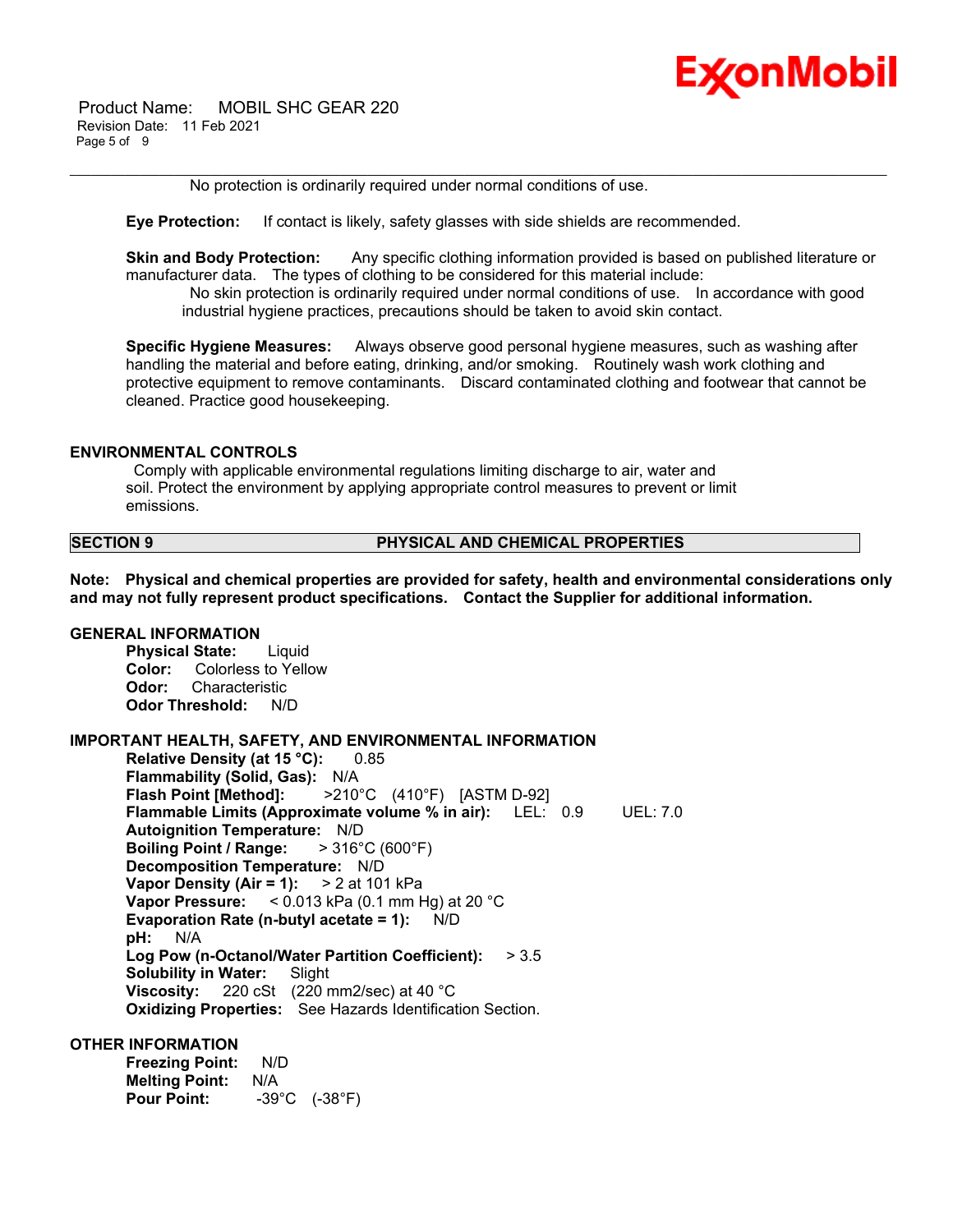

# **SECTION 10 STABILITY AND REACTIVITY**

**REACTIVITY:** See sub-sections below.

**STABILITY:** Material is stable under normal conditions.

**CONDITIONS TO AVOID:** Excessive heat. High energy sources of ignition.

**MATERIALS TO AVOID:** Strong oxidizers

**HAZARDOUS DECOMPOSITION PRODUCTS:** Material does not decompose at ambient temperatures.

**POSSIBILITY OF HAZARDOUS REACTIONS:** Hazardous polymerization will not occur.

### **SECTION 11 TOXICOLOGICAL INFORMATION**

\_\_\_\_\_\_\_\_\_\_\_\_\_\_\_\_\_\_\_\_\_\_\_\_\_\_\_\_\_\_\_\_\_\_\_\_\_\_\_\_\_\_\_\_\_\_\_\_\_\_\_\_\_\_\_\_\_\_\_\_\_\_\_\_\_\_\_\_\_\_\_\_\_\_\_\_\_\_\_\_\_\_\_\_\_\_\_\_\_\_\_\_\_\_\_\_\_\_\_\_\_\_\_\_\_\_\_\_\_\_\_\_\_\_\_\_\_\_

# **INFORMATION ON TOXICOLOGICAL EFFECTS**

| <b>Hazard Class</b>                                               | <b>Conclusion / Remarks</b>                                                                        |
|-------------------------------------------------------------------|----------------------------------------------------------------------------------------------------|
| <b>Inhalation</b>                                                 |                                                                                                    |
| Acute Toxicity: No end point data for<br>lmaterial.               | Minimally Toxic. Based on assessment of the components.                                            |
| Irritation: No end point data for material.                       | Negligible hazard at ambient/normal handling temperatures.                                         |
| Ingestion                                                         |                                                                                                    |
| Acute Toxicity: No end point data for<br>material.                | Minimally Toxic. Based on assessment of the components.                                            |
| <b>Skin</b>                                                       |                                                                                                    |
| Acute Toxicity: No end point data for<br>material.                | Minimally Toxic. Based on assessment of the components.                                            |
| Skin Corrosion/Irritation: No end point data<br>lfor material.    | Negligible irritation to skin at ambient temperatures. Based on<br>assessment of the components.   |
| Eye                                                               |                                                                                                    |
| Serious Eye Damage/Irritation: No end point<br>data for material. | May cause mild, short-lasting discomfort to eyes. Based on<br>assessment of the components.        |
| <b>Sensitization</b>                                              |                                                                                                    |
| Respiratory Sensitization: No end point data<br>for material.     | Not expected to be a respiratory sensitizer.                                                       |
| Skin Sensitization: No end point data for<br>Imaterial.           | Not expected to be a skin sensitizer. Based on assessment of the<br>components.                    |
| Aspiration: Data available.                                       | Not expected to be an aspiration hazard. Based on physico-<br>chemical properties of the material. |
| Germ Cell Mutagenicity: No end point data<br>lfor material.       | Not expected to be a germ cell mutagen. Based on assessment of<br>the components.                  |
| Carcinogenicity: No end point data for<br>material.               | Not expected to cause cancer. Based on assessment of the<br>components.                            |
| Reproductive Toxicity: No end point data<br>for material.         | Not expected to be a reproductive toxicant. Based on assessment<br>of the components.              |
| Lactation: No end point data for material.                        | Not expected to cause harm to breast-fed children.                                                 |
| <b>Specific Target Organ Toxicity (STOT)</b>                      |                                                                                                    |
| Single Exposure: No end point data for<br>material.               | Not expected to cause organ damage from a single exposure.                                         |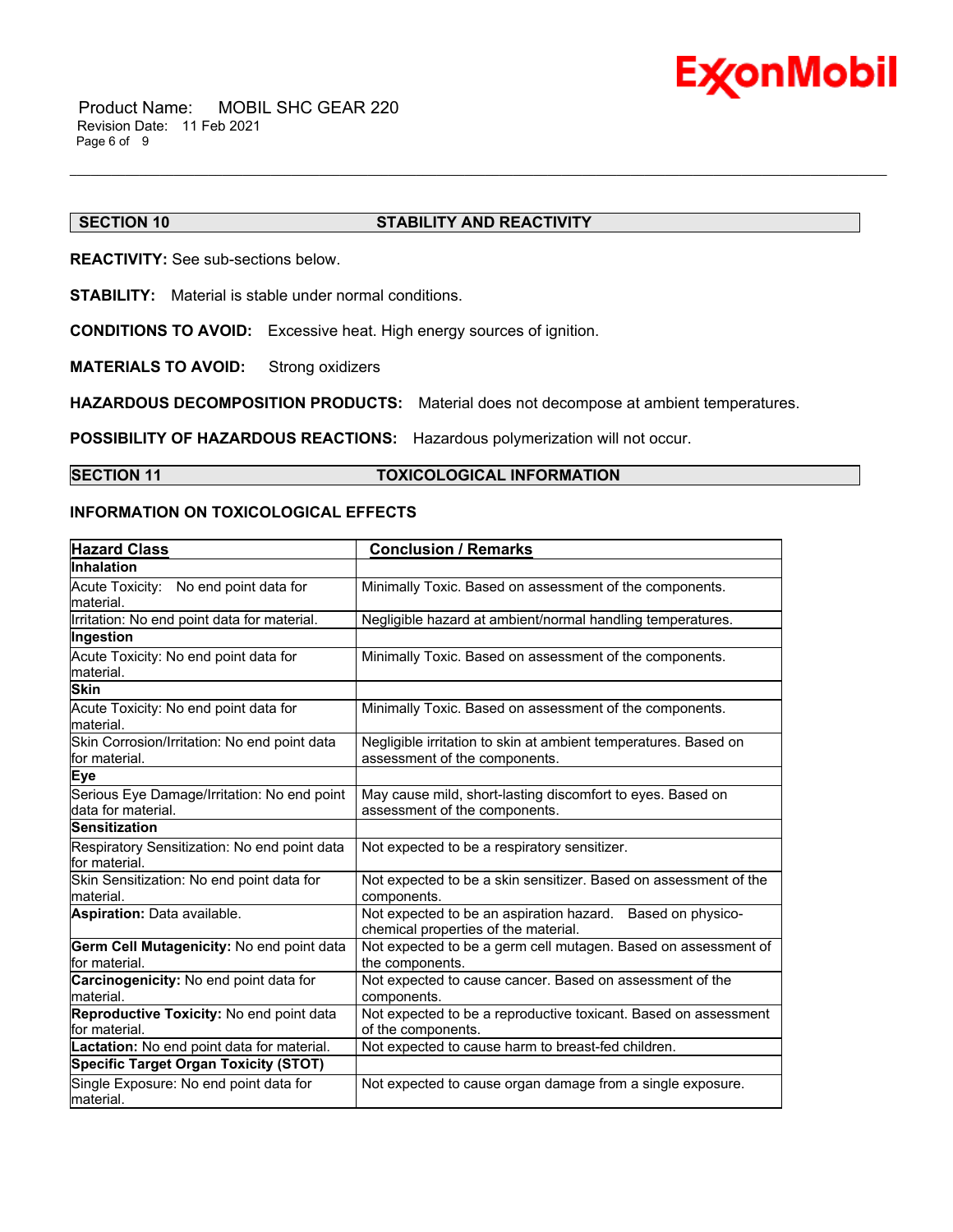

 Product Name: MOBIL SHC GEAR 220 Revision Date: 11 Feb 2021 Page 7 of 9

| Repeated Exposure: No end point data for | Not expected to cause organ damage from prolonged or repeated |  |
|------------------------------------------|---------------------------------------------------------------|--|
| material.                                | exposure. Based on assessment of the components.              |  |

#### **OTHER INFORMATION For the product itself:**

Repeated and/or prolonged exposure may cause irritation to the skin, eyes, or respiratory tract. **Contains:**

Synthetic base oils: Not expected to cause significant health effects under conditions of normal use, based on laboratory studies with the same or similar materials. Not mutagenic or genotoxic. Not sensitizing in test animals and humans.

**The following ingredients are cited on the lists below:** None.

|               | --REGULATORY LISTS SEARCHED-- |               |
|---------------|-------------------------------|---------------|
| 1 = NTP CARC  | $3 = IARC 1$                  | $5 = IARC2B$  |
| $2 = NTP$ SUS | $4 = IARC 2A$                 | 6 = OSHA CARC |

**SECTION 12 ECOLOGICAL INFORMATION** 

The information given is based on data for the material, components of the material, or for similar materials, through the application of bridging principals.

# **ECOTOXICITY**

Material -- Not expected to be harmful to aquatic organisms.

# **MOBILITY**

 Base oil component -- Low solubility and floats and is expected to migrate from water to the land. Expected to partition to sediment and wastewater solids.

**SECTION 13 DISPOSAL CONSIDERATIONS** 

Disposal recommendations based on material as supplied. Disposal must be in accordance with current applicable laws and regulations, and material characteristics at time of disposal.

#### **DISPOSAL RECOMMENDATIONS**

 Product is suitable for burning in an enclosed controlled burner for fuel value or disposal by supervised incineration at very high temperatures to prevent formation of undesirable combustion products. Protect the environment. Dispose of used oil at designated sites. Minimize skin contact. Do not mix used oils with solvents, brake fluids or coolants.

# **REGULATORY DISPOSAL INFORMATION**

 RCRA Information: The unused product, in our opinion, is not specifically listed by the EPA as a hazardous waste (40 CFR, Part 261D), nor is it formulated to contain materials which are listed as hazardous wastes. It does not exhibit the hazardous characteristics of ignitability, corrositivity or reactivity and is not formulated with contaminants as determined by the Toxicity Characteristic Leaching Procedure (TCLP). However, used product may be regulated.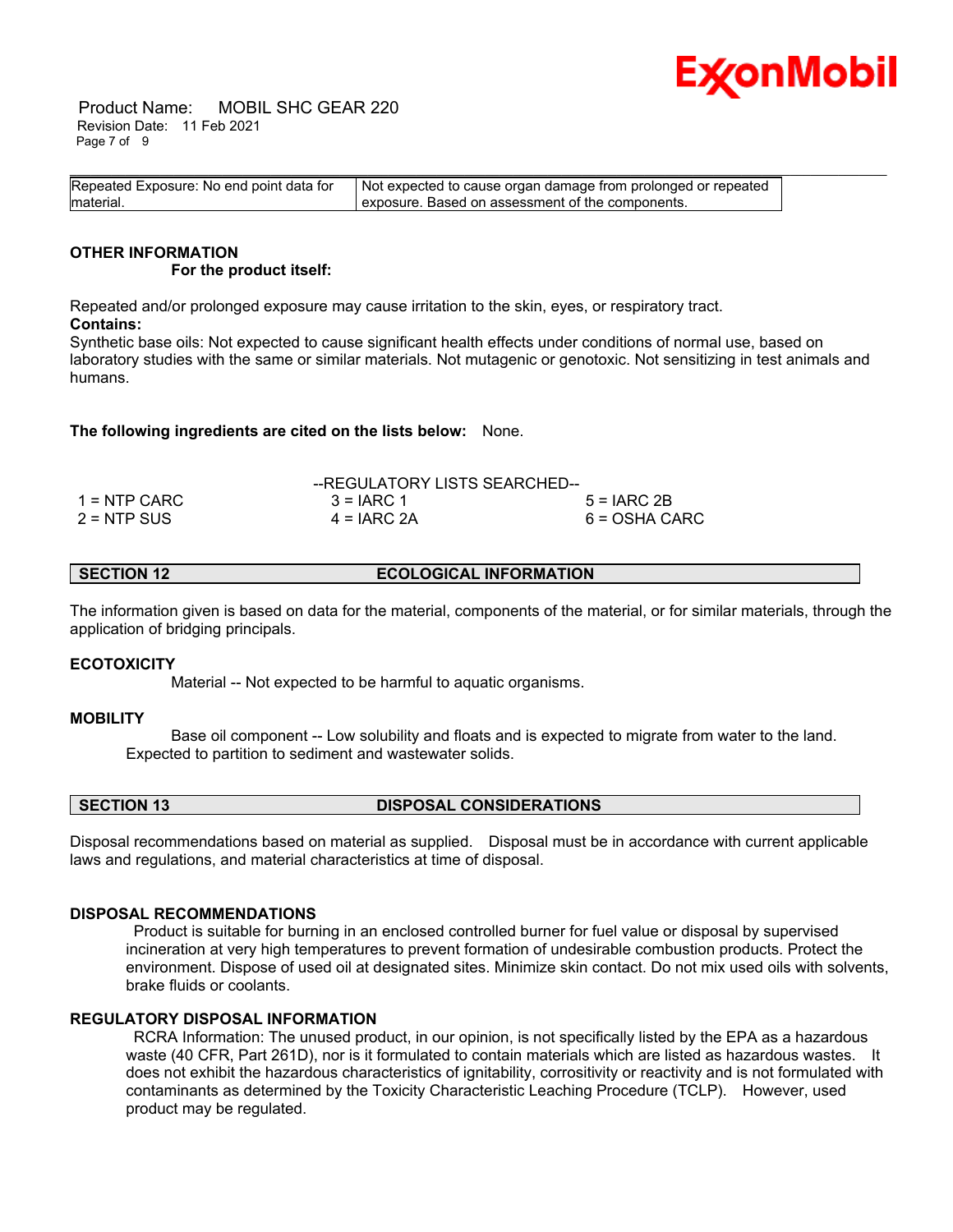

 Product Name: MOBIL SHC GEAR 220 Revision Date: 11 Feb 2021 Page 8 of 9

**Empty Container Warning** Empty Container Warning (where applicable): Empty containers may contain residue and can be dangerous. Do not attempt to refill or clean containers without proper instructions. Empty drums should be completely drained and safely stored until appropriately reconditioned or disposed. Empty containers should be taken for recycling, recovery, or disposal through suitably qualified or licensed contractor and in accordance with governmental regulations. DO NOT PRESSURISE, CUT, WELD, BRAZE, SOLDER, DRILL, GRIND, OR EXPOSE SUCH CONTAINERS TO HEAT, FLAME, SPARKS, STATIC ELECTRICITY, OR OTHER SOURCES OF IGNITION. THEY MAY EXPLODE AND CAUSE INJURY OR DEATH.

\_\_\_\_\_\_\_\_\_\_\_\_\_\_\_\_\_\_\_\_\_\_\_\_\_\_\_\_\_\_\_\_\_\_\_\_\_\_\_\_\_\_\_\_\_\_\_\_\_\_\_\_\_\_\_\_\_\_\_\_\_\_\_\_\_\_\_\_\_\_\_\_\_\_\_\_\_\_\_\_\_\_\_\_\_\_\_\_\_\_\_\_\_\_\_\_\_\_\_\_\_\_\_\_\_\_\_\_\_\_\_\_\_\_\_\_\_\_

| <b>SECTION 14</b> | <b>TRANSPORT INFORMATION</b> |
|-------------------|------------------------------|

- **LAND (DOT):** Not Regulated for Land Transport
- **LAND (TDG):** Not Regulated for Land Transport
- **SEA (IMDG):** Not Regulated for Sea Transport according to IMDG-Code

**Marine Pollutant:** No

**AIR (IATA):** Not Regulated for Air Transport

#### **SECTION 15 REGULATORY INFORMATION**

**OSHA HAZARD COMMUNICATION STANDARD:** This material is not considered hazardous in accordance with OSHA HazCom 2012, 29 CFR 1910.1200.

**Listed or exempt from listing/notification on the following chemical inventories:** AIIC, DSL, ENCS, IECSC, ISHL, KECI, TCSI, TSCA

#### **Special Cases:**

| Inventorv          | $01 - 11$<br>າເaເus                         |
|--------------------|---------------------------------------------|
| <b>PICCS</b><br>ں، | n<br>Apply<br>ataatia wa<br>ncuons<br>GO L. |

**SARA 302:** No chemicals in this material are subject to the reporting requirements of SARA Title III, Section 302

# **SARA (311/312) REPORTABLE GHS HAZARD CLASSES:** None.

**SARA (313) TOXIC RELEASE INVENTORY:** This material contains no chemicals subject to the supplier notification requirements of the SARA 313 Toxic Release Program.

**The following ingredients are cited on the lists below:** None.

|               | --REGULATORY LISTS SEARCHED-- |                     |               |
|---------------|-------------------------------|---------------------|---------------|
| 1 = ACGIH ALL | $6 = TSCA 5a2$                | $11$ = CA P65 REPRO | $16$ = MN RTK |